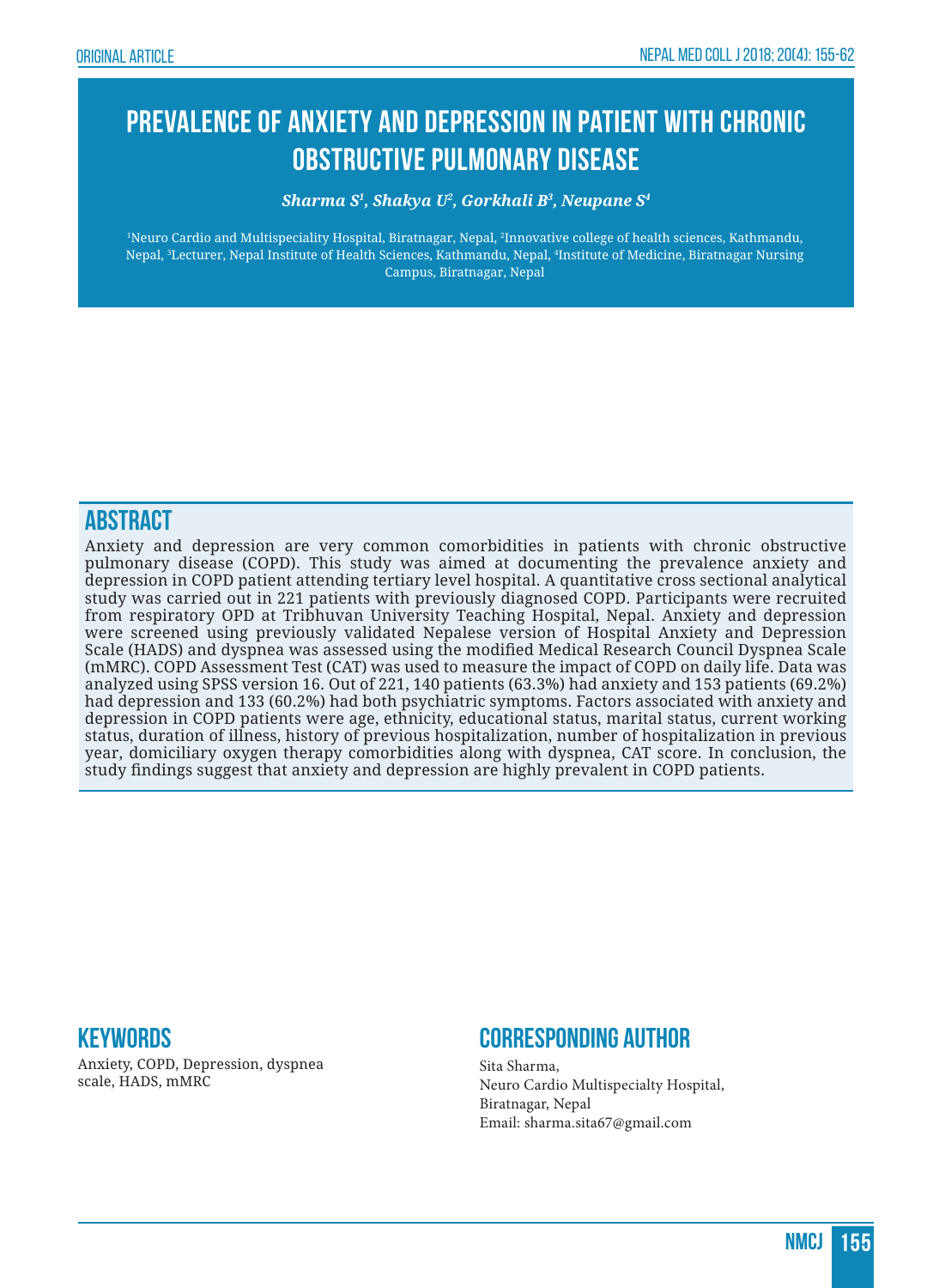#### **INTRODUCTION**

Chronic obstructive pulmonary disease (COPD) is defined as a disease state characterized by the presence of airflow obstruction due to chronic bronchitis or emphysema; the airflow obstruction is generally progressive, may be accompanied by airway hyperactivity, and may be partially reversible.<sup>1</sup> Globally around 65 million people are reported to suffer from moderate to severe COPD. Furthermore, COPD is currently fifth leading cause of death word wide and expected to rise to third by 2020.2 Therefore, it is evident that increasing number of people is suffering from this disease and psychosocial consequences.<sup>3</sup>

Persons with COPD have a high prevalence of psychological disorders and may function at a reduced level of efficiency due to neuropsychological impairments. Psychological status is independently related to all dimensions of health-related quality of life. Anxiety and depression are very common comorbidities in COPD and have significant impact on patients, their families, society, and the course of the disease.4-6 Estimates of prevalence of anxiety and depression in COPD are generally higher than those reported in some other advanced chronic diseases. Screening for depression and anxiety may help to identify patients with poor quality of life and an urgent need for intervention in order to improve their health status.<sup>7</sup>

Untreated and undetected anxiety and depressive symptoms may increase physical disability, morbidity, and health-care utilization.8 While few published studies demonstrate that these disorders associated with COPD respond well to appropriate pharmacologic and non-pharmacologic therapy, only a small proportion of COPD patients with these disorders receive effective treatment.7,9 Anxiety and depression are challenging to identify and treat because their symptoms often overlap with those of COPD. The causes of depression and anxiety symptoms are multifactorial and include behavioral, social and biological factors.<sup>10</sup>

It has been argued that family may play a significantly important role in COPD given the higher prevalence of depression and anxiety in these patient populations and their association with important clinical features such as dyspnea. It has also been documented that unsupportive family relationships were associated with psychological distress.<sup>11</sup>

A cross-sectional population-based postal survey of COPD patients revealed association of depression and anxiety with demographic, health-related quality of life and clinical characteristics of COPD patients seen in UK primary care.12 Depression is also associated with lower patient-reported generic health status. The data suggest that assessment and treatment for depression and anxiety should be considered for all COPD patients, not just those with more severe clinical levels of disease.<sup>13</sup>

Though anxiety and depression are significant comorbid conditions in chronic illnesses, little is known about the prevalence or risk factors for anxiety or depressive symptoms in patient with COPD. Thus it is important to identify those who have clinically significant anxiety or depressive symptoms and its associated factors.

#### **MATERIALS AND METHODS**

This was a cross-sectional analytical study conducted on 221 patients diagnosed with at the Outpatient department of Tribhuvan University Teaching Hospital (TUTH), Kathmandu, Nepal. Data was collected following an ethical approval from the Research Committee Maharajgunj Nursing Campus and Institutional Review Board of Tribhuvan University; Institute of Medicine. The sample size for this study was calculated based on similar study by our group.14 After obtaining the formal permission from the hospital, purpose of the study was explained to the patient and they were explained about the study. Following this, an informed consent was obtained from each participant who met the inclusion criteria. Participant's confidentiality was maintained by using coding their personal identity information in all forms, and the information obtained was solely used for research purpose. The average time required to complete the interview was about 15-20 minutes following the familiarization. A structured interview based questionnaire was use to collect the information regarding the sociodemographic and disease and treatment related variables of the patient such as age, sex, address, ethnicity, religion, educational status, marital status, type of family, working status, smoking status, type of fuel used for cooking, and history of COPD in family, duration of illness, history of previous hospitalization, status of hospitalization in last year, currently used medicine, domiciliary oxygen therapy and other comorbidities. Anxiety and depression were screened using hospital anxiety depression rating scale. Dyspnea level was measured using modified Medical Research Council Dyspnea Scale. Impact of COPD on activities of daily living was assessed using COPD assessment Test (CAT).

#### **Data Analysis Procedure**

The collected data were checked daily and organized for completeness and accuracy. The collected data were then edited, coded, classified and then entered into Excel spreadsheet, which was later transferred to SPSS (Statistical Package for Social Science) version 16. Descriptive statistics such as frequency and percentages were used for categorical variables and mean and standard deviation was used for continuous variables. The relationship of various factors with anxiety and depression was analysed using chi-square test. Logistic regression was done to find out the most significant associated factor to anxiety and depression. The significance level (alpha) was set at  $0.05$  and a p value <0.05 was considered to be statistically significant.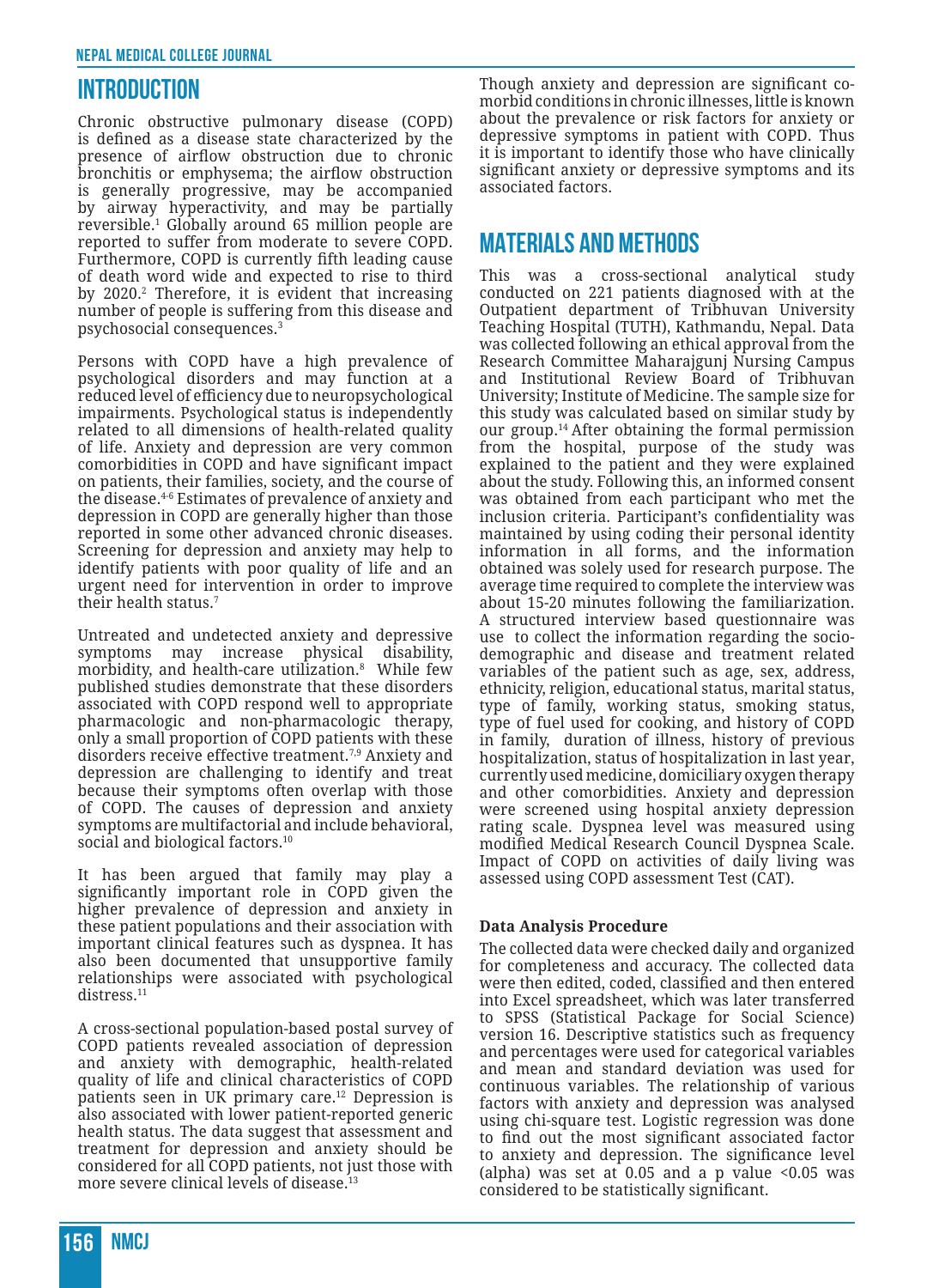## **RESULTS**

221 patients diagnosed with COPD were included in the study. The mean age of patients was 68.16±10. 16 years and their age ranged from 44 to 90 years. Less than half of the patients (46.2%) were male. Regarding the ethnic group more than half (54.7%) of patient were from upper caste. Similarly, majority of patients 143 (64.7%) COPD were illiterate and most of the COPD patients (67.4%) were married. Regarding occupation, only 51 (23.1%) was involved in occupation currently. Likewise, 15.4% COPD patients were current smokers, less than half (42.5%) COPD patients had history of exposure to passive smoking. The mean duration of illness was 6.99±6.34 Years, 57% had previously hospitalized and 27.8 % had no any history of hospitalization in last year. Among COPD patients majority of patients 79.2% weren't dependent on domiciliary oxygen and only 53 patients had other comorbidities.

95.2% patients presented with complaints of Dyspnea. Dyspnea was measured using modified medical research council grading (mMRC). 16 patients (7.2%) were in mMRC grade 0, 46 patients (20.8%) were in mMRC grade 1, 41 patients (18.6%) in mMRC grade 2, 72 patients (32.6%) in mMRC grade 3 and 46 patients (20.8%) in mMRC grade 4.

Out of 221 patients, 140 patients (63.3%) had anxiety and 152 patients (69.2%) had depression. These patients had a HADS score of 8 or more than 8. 133 patients (60.2%) had both anxiety and depression using HADS scale (Table 1).

| Table 1: Prevalence of Anxiety and Depression in<br>COPD Patient (n=221) |             |               |  |  |
|--------------------------------------------------------------------------|-------------|---------------|--|--|
| <b>Variables</b>                                                         | $\mathbf n$ | $\frac{0}{0}$ |  |  |
| Anxiety                                                                  |             |               |  |  |
| Present                                                                  | 140         | 63.3          |  |  |
| Absent                                                                   | 81          | 36.7          |  |  |
| <b>Level of Anxiety</b>                                                  |             |               |  |  |
| Normal condition (Score 0-7)                                             | 81          | 36.7          |  |  |
| Border line disorder (Score<br>$8-10$                                    | 19          | 8.6           |  |  |
| Abnormal case (Score 11-21)                                              | 121         | 54.7          |  |  |
| Mean of Total Score: 11.37±6.89                                          |             |               |  |  |
| <b>Depression</b>                                                        |             |               |  |  |
| Present                                                                  | 153         | 69.2          |  |  |
| Absent                                                                   | 68          | 30.8          |  |  |
| <b>Level of Depression</b>                                               |             |               |  |  |
| Normal condition (Score 0-7)                                             | 69          | 31.2          |  |  |
| Border line disorder (Score<br>$8-10$                                    | 38          | 17.2          |  |  |
| Abnormal case (Score 11-21)                                              | 114         | 51.6          |  |  |
| Mean of Total Score: 11.18+6.01                                          |             |               |  |  |
| <b>Both anxiety and depression</b>                                       |             |               |  |  |
| Present                                                                  | 133         | 60.2          |  |  |
| Absent                                                                   | 88          | 39.8          |  |  |

Factors which were significantly associated (*p value*<0.05) with anxiety in COPD patients were patient's age (p=0.003), ethnicity (p=0.002), educational status (p=0.014), marital status (p=0.002), current working status (p=0.015) , duration of illness (p<0.001), history of previous hospitalization (p=0.010), number of hospitalizations in the previous year (p=0.020), domiciliary oxygen therapy (p<0.001), presence of other comorbodities (p=0.034), mMRC grade (p<0.001) and CAT score (*p*<0.001), (Table 2).

| Table 2: Association between Socio-Demographic<br>and Clinical Variable of Respondents and Anxiety<br>$(n=129)$ |                             |                                  |                             |  |  |
|-----------------------------------------------------------------------------------------------------------------|-----------------------------|----------------------------------|-----------------------------|--|--|
|                                                                                                                 | Anxiety                     |                                  |                             |  |  |
| <b>Variables</b>                                                                                                | Present<br>No.<br>$(n=140)$ | <b>Absent</b><br>No.<br>$(n=81)$ | Chi-<br>square<br>$p$ value |  |  |
| Age Groups (in<br>years)                                                                                        |                             |                                  |                             |  |  |
| Less than 60                                                                                                    | 36                          | 26                               | 0.003                       |  |  |
| 60-69                                                                                                           | 31                          | 31                               |                             |  |  |
| 70 and more                                                                                                     | 73                          | 24                               |                             |  |  |
| Sex                                                                                                             |                             |                                  |                             |  |  |
| Male                                                                                                            | 60                          | 42                               | 0.196                       |  |  |
| Female                                                                                                          | 80                          | 39                               |                             |  |  |
| Ethnicity                                                                                                       |                             |                                  |                             |  |  |
| <b>Upper caste</b>                                                                                              | 73                          | 48                               | 0.002                       |  |  |
| Other                                                                                                           | 67                          | 33                               |                             |  |  |
| <b>Education status</b>                                                                                         |                             |                                  |                             |  |  |
| Literate                                                                                                        | 41                          | 37                               | 0.014                       |  |  |
| Illiterate                                                                                                      | 99                          | 44                               |                             |  |  |
| <b>Marital status</b>                                                                                           |                             |                                  |                             |  |  |
| Married                                                                                                         | 84                          | 65                               | 0.002                       |  |  |
| Widow/Widower                                                                                                   | 56                          | 16                               |                             |  |  |
| <b>Occupation</b>                                                                                               |                             |                                  |                             |  |  |
| Currently working                                                                                               | 25                          | 26                               | 0.015                       |  |  |
| Currently not<br>working                                                                                        | 115                         | 55                               |                             |  |  |
| <b>Smoking Status</b>                                                                                           |                             |                                  |                             |  |  |
| Current smoker                                                                                                  | 19                          | 15                               | 0.577                       |  |  |
| Ex-smoker                                                                                                       | 91                          | 48                               |                             |  |  |
| Non-smoker                                                                                                      | 30                          | 18                               |                             |  |  |
| <b>Duration of</b><br><b>Illness</b>                                                                            |                             |                                  |                             |  |  |
| Less than 10 Years                                                                                              | 97                          | 75                               | < 0.001                     |  |  |
| More than 10 years                                                                                              | 43                          | 6                                |                             |  |  |

*Table continues to the next page...*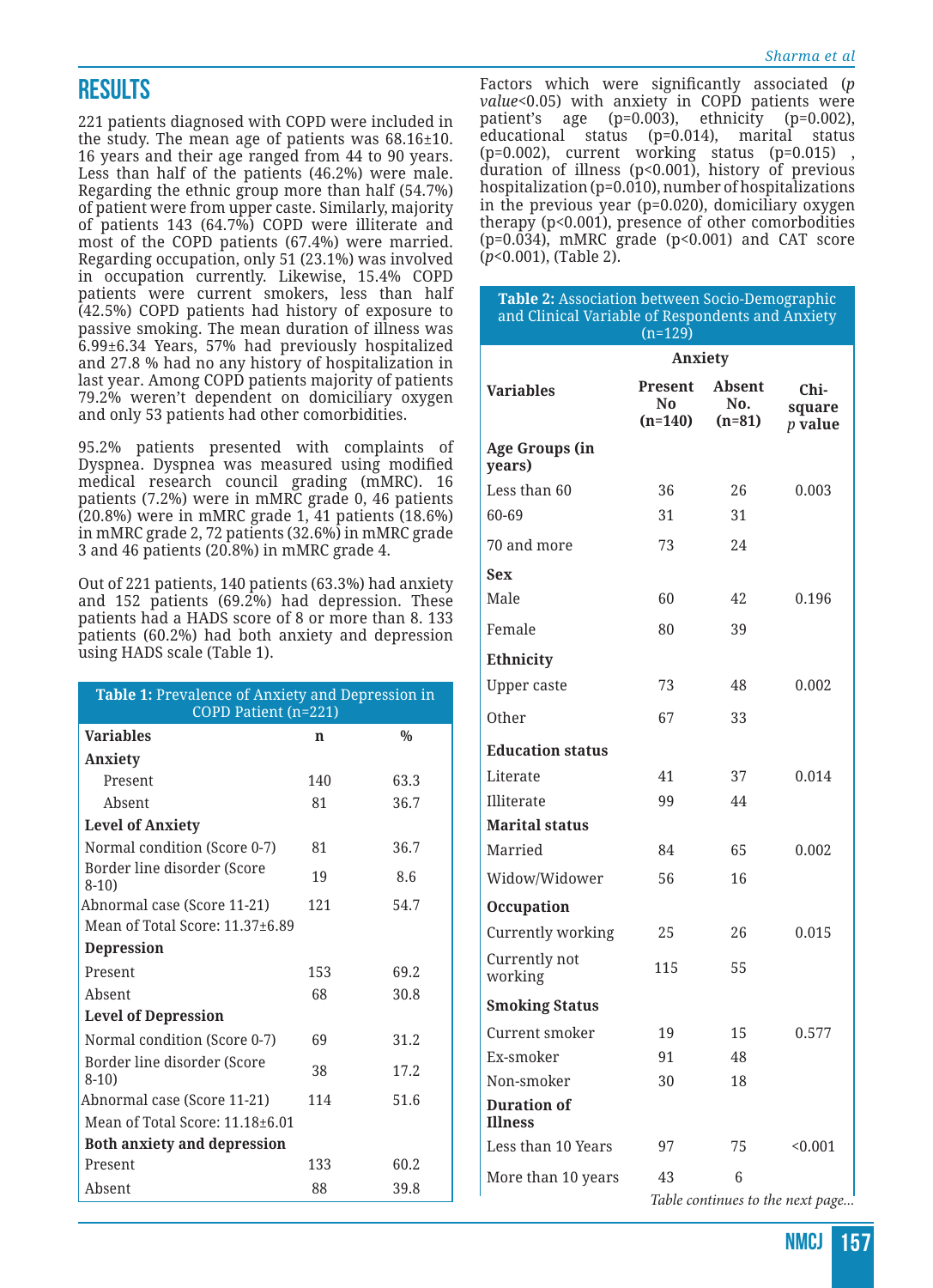*Table continued from the previous page...*

| <b>History of previous hospitalization</b>         |              |              |         |  |  |  |  |
|----------------------------------------------------|--------------|--------------|---------|--|--|--|--|
| Yes                                                | 89           | 37           | 0.010   |  |  |  |  |
| No                                                 | 51           | 44           |         |  |  |  |  |
| No. of hospitalization in previous year (n=126)    |              |              |         |  |  |  |  |
| Less than 2 times                                  | 63           | 33           | 0.020   |  |  |  |  |
| 2 and more times                                   | 26           | 4            |         |  |  |  |  |
| Domiciliary<br>Oxygen therapy                      |              |              |         |  |  |  |  |
| Yes                                                | 41           | 5            | < 0.001 |  |  |  |  |
| N <sub>0</sub>                                     | 99           | 76           |         |  |  |  |  |
| <b>Other</b><br>co-morbidities                     |              |              |         |  |  |  |  |
| Present                                            | 40           | 13           | 0.036   |  |  |  |  |
| Absent                                             | 100          | 68           |         |  |  |  |  |
| <b>MRC Dyspnea Score</b>                           |              |              |         |  |  |  |  |
| $\theta$                                           | $\mathbf{1}$ | 15           | < 0.001 |  |  |  |  |
| 1                                                  | 9            | 37           |         |  |  |  |  |
| 2                                                  | 26           | 15           |         |  |  |  |  |
| 3                                                  | 61           | 11           |         |  |  |  |  |
| $\overline{4}$                                     | 43           | 3            |         |  |  |  |  |
| <b>Impact of COPD on daily</b><br>activities (CAT) |              |              |         |  |  |  |  |
| No impact                                          | 0            | $\mathbf{1}$ | < 0.001 |  |  |  |  |
| Low impact                                         | 1            | 12           |         |  |  |  |  |
| Medium Impact                                      | 23           | 46           |         |  |  |  |  |
| High impact                                        | 70           | 17           |         |  |  |  |  |
| Very high impact                                   | 46           | 5            |         |  |  |  |  |

Further analysis using binary logistic regression showed that age, current working stats and dyspnea score were independently associated with anxiety. Age was associated with an OR of 1.26 ( $p = 0.014$ , 95% CI = 1.04-1.53). Currently working patients were 7.67 times (*p*= 0.029, 95% CI 0.71 to 82.12) more likely to have anxiety symptoms than patients with no current occupation. Similarly dyspnea score was also associated with an odds of 0.23 (*p*=0.004, 95% CI 0.08-0.63) (Table 3).

Similarly, factors associated (*p value*<0.05) with depression in COPD patients were patient's age (p=0.001), marital status (p=0.001), current working status (p=0.015), smoking status (p=0.034), duration of illness (p=0.001), history of previous hospitalization (p=0.002), number of hospitalizations in the previous year (p=0.040), domiciliary oxygen therapy (p<0.001), presence of other comorbodities (p=0.008), mMRC grade (p<0.001) and CAT score (p<0.001), (Table 4).

#### **Table 4:** Association between Socio-Demographic and clinical variables of Respondents and Depression (n=129)

|                                            | <b>Depression</b>           |                                  |                             |  |  |  |  |
|--------------------------------------------|-----------------------------|----------------------------------|-----------------------------|--|--|--|--|
| <b>Variables</b>                           | Present<br>No.<br>$(n=153)$ | <b>Absent</b><br>No.<br>$(n=68)$ | Chi-<br>square<br>$p$ value |  |  |  |  |
| Age Groups (in years)                      |                             |                                  |                             |  |  |  |  |
| Less than 60                               | 40                          | 22                               | 0.001                       |  |  |  |  |
| 60-69                                      | 33                          | 29                               |                             |  |  |  |  |
| More than 70                               | 80                          | 17                               |                             |  |  |  |  |
| Sex                                        |                             |                                  |                             |  |  |  |  |
| Male                                       | 69                          | 33                               | 0.637                       |  |  |  |  |
| Female                                     | 84                          | 35                               |                             |  |  |  |  |
| Ethnicity                                  |                             |                                  |                             |  |  |  |  |
| <b>Upper caste</b>                         | 82                          | 38                               | 0.753                       |  |  |  |  |
| Other                                      | 71                          | 30                               |                             |  |  |  |  |
| <b>Education status</b>                    |                             |                                  |                             |  |  |  |  |
| Literate                                   | 49                          | 29                               | 0.127                       |  |  |  |  |
| Illiterate                                 | 104                         | 39                               |                             |  |  |  |  |
| <b>Marital status</b>                      |                             |                                  |                             |  |  |  |  |
| Married                                    | 92                          | 57                               | 0.001                       |  |  |  |  |
| Widow/Widower                              | 61                          | 11                               |                             |  |  |  |  |
| Occupation                                 |                             |                                  |                             |  |  |  |  |
| Currently working                          | 28                          | 23                               | 0.015                       |  |  |  |  |
| Currently not<br>working                   | 125                         | 45                               |                             |  |  |  |  |
| <b>Smoking Status</b>                      |                             |                                  |                             |  |  |  |  |
| <b>Current Smoker</b>                      | 18                          | 16                               | 0.034                       |  |  |  |  |
| Ex-smoker                                  | 104                         | 35                               |                             |  |  |  |  |
| Non-smoker                                 | 31                          | 17                               |                             |  |  |  |  |
| <b>Duration of Illness</b>                 |                             |                                  |                             |  |  |  |  |
| Less than 10 Years                         | 110                         | 62                               | 0.001                       |  |  |  |  |
| 10 and more                                | 43                          | 6                                |                             |  |  |  |  |
| <b>History of previous hospitalization</b> |                             |                                  |                             |  |  |  |  |
| Yes                                        | 98                          | 28                               | 0.002                       |  |  |  |  |
| N <sub>0</sub>                             | 55                          | 40                               |                             |  |  |  |  |
| No. of hospitalization in previous year    |                             |                                  |                             |  |  |  |  |
| Less than 2 times                          | 71                          | 25                               | 0.040                       |  |  |  |  |
| 2 and more times                           | 27                          | 3                                |                             |  |  |  |  |
| Domiciliary Oxygen therapy                 |                             |                                  |                             |  |  |  |  |
| Yes                                        | 41                          | 5                                | < 0.001                     |  |  |  |  |
| N <sub>0</sub>                             | 112                         | 63                               |                             |  |  |  |  |
| <b>Other co-morbidities</b>                |                             |                                  |                             |  |  |  |  |
| Present                                    | 44                          | 9                                | 0.008                       |  |  |  |  |
| Absent                                     | 109                         | 59                               |                             |  |  |  |  |

*Table continues to the next page...*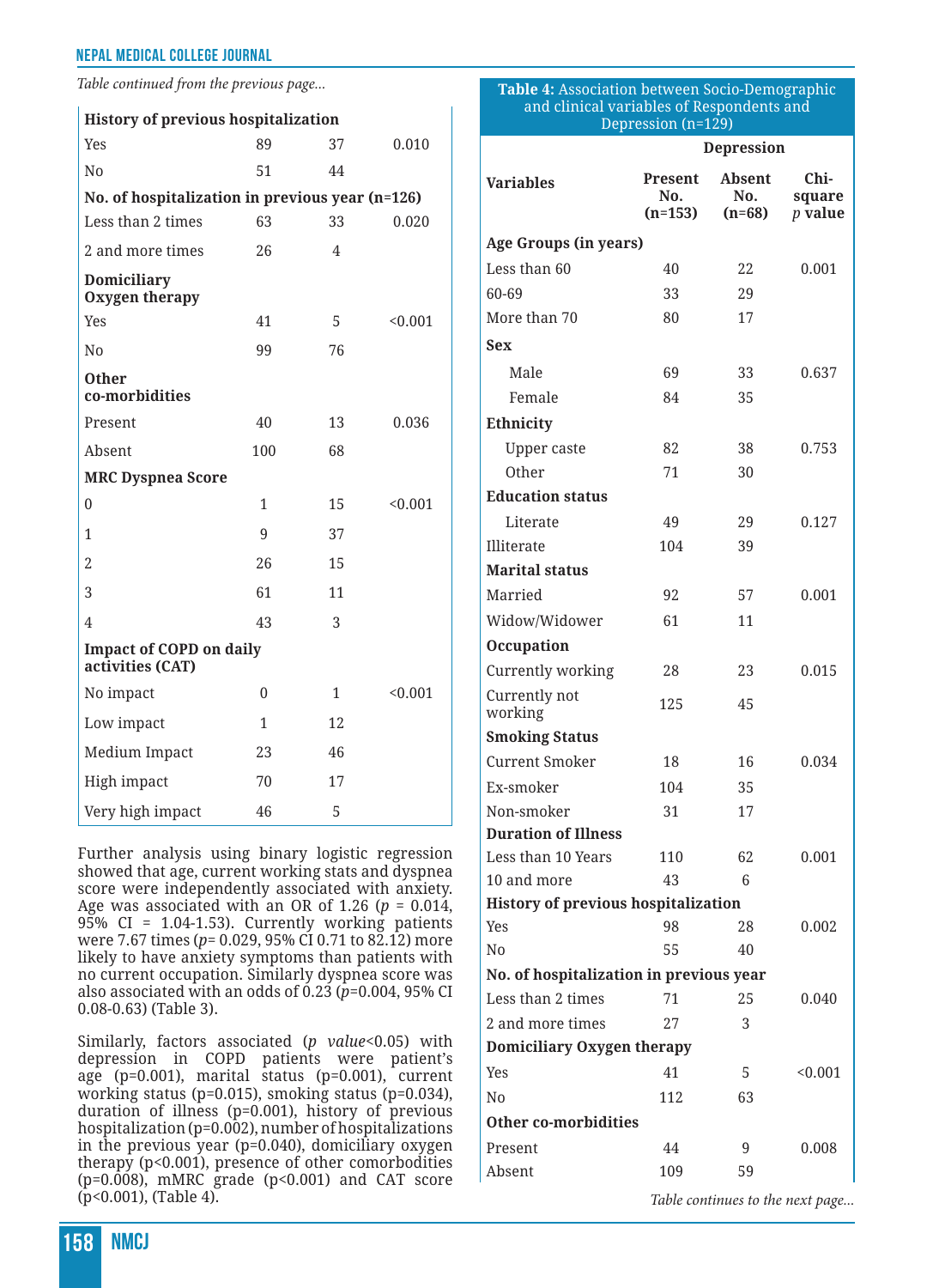*Table continued from the last page...*

| MRC Dyspnea Score                           |    |    |         |
|---------------------------------------------|----|----|---------|
| 0                                           | 1  | 15 | < 0.001 |
| 1                                           | 13 | 33 |         |
| 2                                           | 27 | 14 |         |
| 3                                           | 68 | 4  |         |
| 4                                           | 44 | 2  |         |
| Impact of COPD on<br>daily activities (CAT) |    |    |         |
| No impact                                   | O  | 1  | < 0.001 |
| Low impact                                  | 3  | 10 |         |
| Medium impact                               | 26 | 43 |         |
| High impact                                 | 76 | 11 |         |
| Very high impact                            | 48 | 3  |         |

Likewise, further analysis using binary logistic regression showed that age, current working status, use of domiciliary oxygen therapy and dyspnea score were independently associated with depression. Age was associated with an OR of 1.34 (*p* = 0.026, 95% CI = 0.98-1.83). Currently working patients were 36.35 (*p*= 0.043, 95% CI 0.71 to 82.12) times more likely to have depressive symptoms than patient with no current occupation. Patients with domiciliary oxygen therapy were 32.41 (*p*= 0.020, 95% CI 1.71 to 612.71) times likely to have symptoms of depression. Similarly dyspnea score was also associated with an odd of 0.082 (*p*=0.004, 95% CI 0.01-0.45) (Table 5).

### **DISCUSSION**

The study aimed to describe prevalence of anxiety and depression among COPD patients. The study demonstrated out of 221 patients, 140 patients (63.3%) had anxiety and  $15\overline{2}$  patients (69.2%) had depression. The mean HADS  $(\pm \hat{S}D)$  anxiety score was 11.37 ( $\pm$  6.894) and mean HADS ( $\pm$ SD) depression score was  $11.18$  ( $\pm$  6.013). This finding is nearly consistent with the findings of the study including 60 COPD patients which show the mean scores for anxiety and depression were 8.2  $\pm$  4.6 and 7.9  $\pm$  4.3 respectively. Likewise in their study, 41.7% patients

| Table 3: Most Significant associated factor for anxiety among COPD patient by logistic regressions (n=221) |              |       |                      |        |              |           |
|------------------------------------------------------------------------------------------------------------|--------------|-------|----------------------|--------|--------------|-----------|
| <b>Variables</b>                                                                                           | $\, {\bf B}$ | S.E.  | <b>Adjusted odds</b> | 95% CI |              | $p$ value |
|                                                                                                            |              |       | Ratio $(\beta)$      | Lower  | <b>Upper</b> |           |
| Age                                                                                                        | 0.236        | 0.097 | 1.266                | 1.048  | 1.530        | 0.014     |
| <b>Sex</b>                                                                                                 |              |       |                      |        |              |           |
| Male                                                                                                       | $-0.379$     | 0.847 | 0.685                | 0.130  | 3.604        | 0.655     |
| Female                                                                                                     | Ref          | Ref   | Ref                  | Ref    | Ref          |           |
| Ethnicity                                                                                                  |              |       |                      |        |              |           |
| Upper caste                                                                                                | 0.482        | 0.651 | 1.620                | 0.452  | 5.808        | 0.459     |
| Other                                                                                                      | Ref          | Ref   | Ref                  | Ref    | Ref          |           |
| <b>Education status</b>                                                                                    |              |       |                      |        |              |           |
| Literate                                                                                                   | 0.098        | 0.915 | 1.103                | 0.184  | 6.625        | 0.915     |
| Illiterate                                                                                                 | Ref          | Ref   | Ref                  | Ref    | Ref          |           |
| <b>Marital status</b>                                                                                      |              |       |                      |        |              |           |
| Married                                                                                                    | $-0.099$     | 0.793 | 0.905                | 0.191  | 4.283        | 0.900     |
| Widow/Widower                                                                                              | Ref          | Ref   | Ref                  | Ref    | Ref          |           |
| Occupation                                                                                                 |              |       |                      |        |              |           |
| Currently working                                                                                          | 2.038        | 1.209 | 7.676                | 0.717  | 82.122       | 0.029     |
| Currently not working                                                                                      | Ref          | Ref   | Ref                  | Ref    | Ref          |           |
| Duration of Illness                                                                                        | $-0.072$     | 0.101 | 0.930                | 0.763  | 1.134        | 0.473     |
| Domiciliary Oxygen therapy                                                                                 |              |       |                      |        |              |           |
| Yes                                                                                                        | 0.801        | 0.875 | 2.229                | 0.401  | 12.393       | 0.360     |
| No                                                                                                         | Ref          | Ref   | Ref                  | Ref    | Ref          |           |
| Other co-morbidities                                                                                       |              |       |                      |        |              |           |
| Present                                                                                                    | 0.660        | 0.726 | 1.935                | 0.466  | 8.032        | 0.363     |
| Absent                                                                                                     | Ref          | Ref   | Ref                  | Ref    | Ref          |           |
| mMRC Dyspnea Score                                                                                         | $-1.447$     | 0.504 | 0.235                | 0.088  | 0.631        | 0.004     |
| <b>CAT Score</b>                                                                                           | $-0.075$     | 0.073 | 0.928                | 0.804  | 1.072        | 0.310     |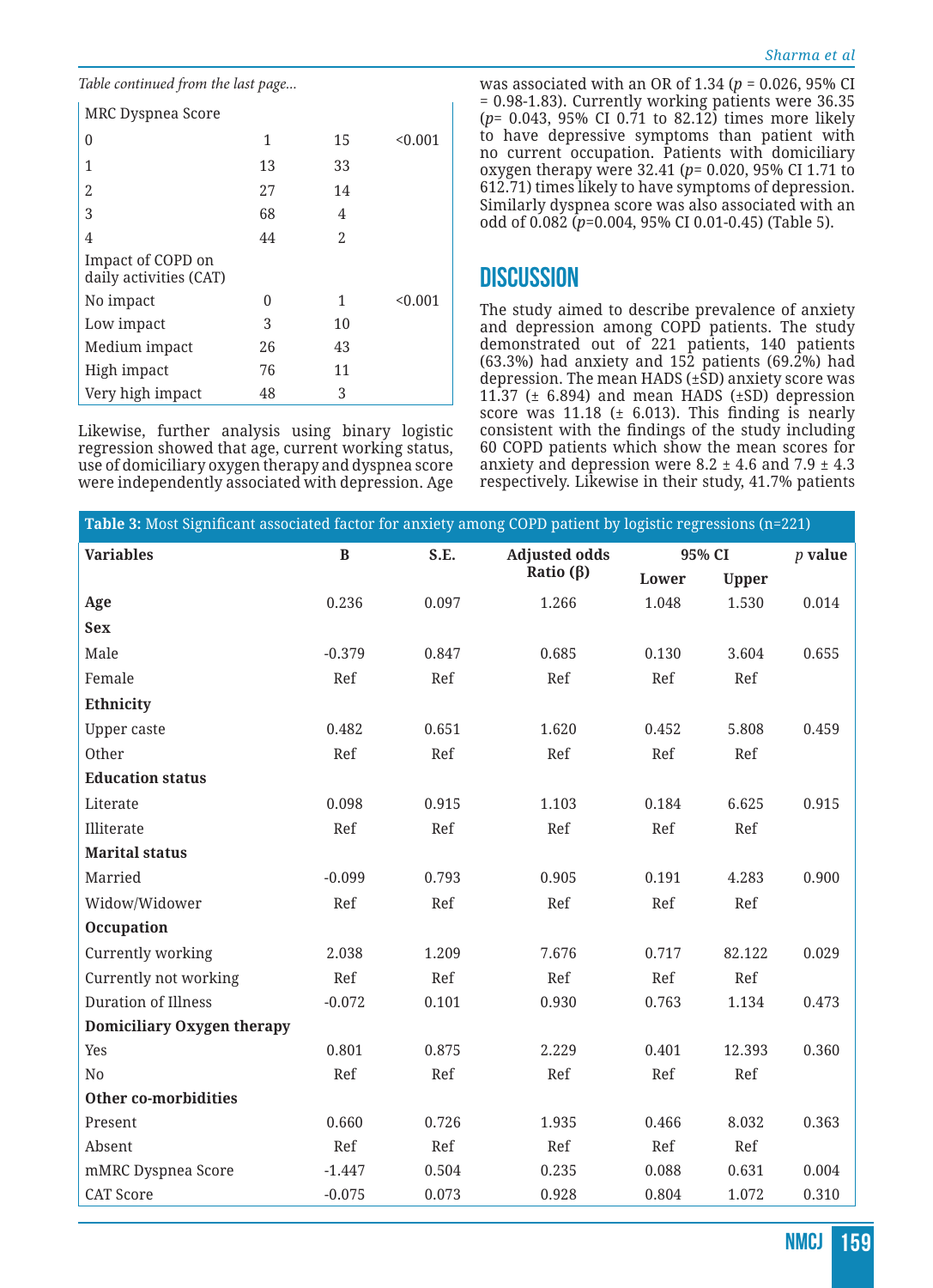| Table 5: Most Significant associated factor for Depression among COPD Patient by logistic regressions (n=221) |          |       |                                         |        |              |           |
|---------------------------------------------------------------------------------------------------------------|----------|-------|-----------------------------------------|--------|--------------|-----------|
| <b>Variables</b>                                                                                              | $\bf{B}$ | S.E.  | <b>Adjusted odds</b><br>Ratio $(\beta)$ | 95% CI |              |           |
|                                                                                                               |          |       |                                         | Lower  | <b>Upper</b> | $p$ value |
| Age                                                                                                           | 0.295    | 0.158 | 1.343                                   | 0.985  | 1.830        | 0.026     |
| <b>Sex</b>                                                                                                    |          |       |                                         |        |              |           |
| Male                                                                                                          | $-0.246$ | 1.177 | 0.782                                   | 0.078  | 7.844        | 0.834     |
| Female                                                                                                        | Ref      | Ref   | Ref                                     | Ref    | Ref          |           |
| Ethnicity                                                                                                     |          |       |                                         |        |              |           |
| <b>Upper caste</b>                                                                                            | 1.121    | 0.953 | 3.067                                   | 0.474  | 19.861       | 0.240     |
| Other                                                                                                         | Ref      | Ref   | Ref                                     | Ref    | Ref          |           |
| <b>Education status</b>                                                                                       |          |       |                                         |        |              |           |
| Literate                                                                                                      | $-1.392$ | 1.142 | 0.249                                   | 0.027  | 2.332        | 0.223     |
| Illiterate                                                                                                    | Ref      | Ref   | Ref                                     | Ref    | Ref          |           |
| <b>Marital status</b>                                                                                         |          |       |                                         |        |              |           |
| Married                                                                                                       | $-0.368$ | 1.062 | 0.692                                   | 0.086  | 5.545        | 0.729     |
| Widow/Widower                                                                                                 | Ref      | Ref   | Ref                                     | Ref    | Ref          |           |
| Occupation                                                                                                    |          |       |                                         |        |              |           |
| Currently working                                                                                             | 3.593    | 1.778 | 36.352                                  | 1.114  | 1.186        | 0.043     |
| Currently not working                                                                                         | Ref      | Ref   | Ref                                     | Ref    | Ref          |           |
| <b>Duration of Illness</b>                                                                                    | $-0.243$ | 0.150 | 0.785                                   | 0.585  | 1.052        | 0.105     |
| <b>Domiciliary Oxygen</b><br>therapy                                                                          |          |       |                                         |        |              |           |
| Yes                                                                                                           | 3.479    | 1.500 | 32.418                                  | 1.715  | 612.715      | 0.020     |
| N <sub>0</sub>                                                                                                | Ref      | Ref   | Ref                                     | Ref    | Ref          |           |
| <b>Other co-morbidities</b>                                                                                   |          |       |                                         |        |              |           |
| Present                                                                                                       | $-0.616$ | 0.991 | 0.540                                   | 0.077  | 3.766        | 0.534     |
| Absent                                                                                                        | Ref      | Ref   | Ref                                     | Ref    | Ref          |           |
| mMRC Dyspnea Score                                                                                            | $-2.497$ | 0.869 | 0.082                                   | 0.015  | 0.453        | 0.004     |
| <b>CAT Score</b>                                                                                              | $-0.122$ | 0.101 | 0.885                                   | 0.727  | 1.078        | 0.226     |

had symptoms suggestive of anxiety and 46.7% had symptoms suggestive of depression.<sup>15</sup> However a study conducted by Puhan *et al*. among 88 COPD patients and Janssen *et al*, among 701 COPD patients show the mean HADS depression score as 7.63±3.9 and 7.2± 0.2, whereas 21.6% and 32.1% patients had scores  $\geq$  11 for depression respectively.6, 16 For the HADS anxiety domain, mean score was  $7.03 \pm 4.0$ and 7.6 ± 0.2 and 22.7%, and 27.4% patients had scores  $\geq$  11 respectively.

A cross-sectional association was observed for anxiety/depression with different sociodemographic and clinical variables. Both anxiety and depression were associated with age (*p=0.003,*   $p=0.001$ ) and were more prevalent in age group  $\leq 70$ years. This finding was supported by the study from Ray et al. VAT is a relatively common problem but in comparison to ventilator-associated pneumonia (VAP where age is associated with anxiety and depression.17 In contrast, the age of the patient did not appear to be associated with both anxiety and depression in a study by Jose et al $^{18}$  Similarly in another study, compared with the oldest group (≥70 years old), the risk of anxiety and depression was 15% higher for those aged  $\leq$  50 years of age; those aged 51–70 also had an excess risk of 11%. Furthermore, in the present study higher number females score both in anxiety and depression scale than males, however there was no statistical significant relation between the scores of anxiety/ depression and gender. In a study by Xiao et al, it was reported that after adjustment for covariates, female patients were more likely to suffer from anxiety (aOR = 6.41, 95% CI: 1.73-23.80) than male patients.19

Likewise, we found anxiety was associated with ethnicity (p=0.002), educational status (p=0.014), marital status (p=0.002) and occupational status (p=0.015) whereas depression was associated with marital status (p=0.001), working status (p=0.015) and smoking status (p=0.034). Balcells et al, 2010 also found that strong association between the working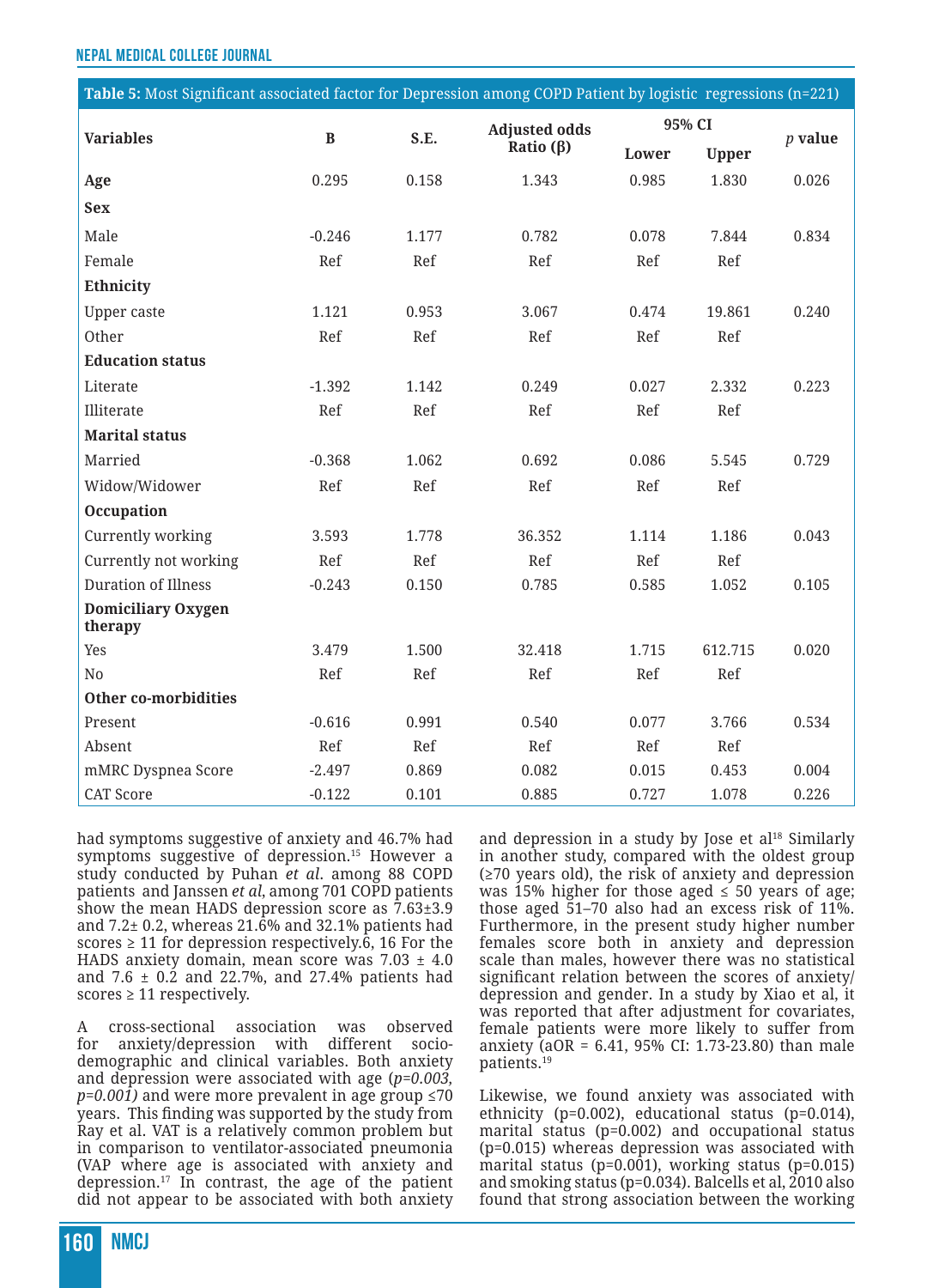status and presence of anxiety.<sup>20</sup> A Korean study on the prevalence of depression and anxiety noted that smoking history were independent risk factors for depression in patients with COPD.<sup>21</sup> Further current smokers had a higher prevalence of both anxiety (54% vs. 37%) and depression (43% vs. 23%) than nonsmokers.22 Some studies also found that living alone and low education levels were related to anxiety and depression in COPD.23,24 A cross-sectional study from India gave a strong relationship with low level of education, poor socio-economic conditions and advanced age to depression.25 Likewise Tsai *et al*., population-based studies on the association between chronic obstructive pulmonary disease (COPDfound in their study that age, gender, monthly income and hospitalization were significantly related to the risk of depression in COPD patients. Compared with the oldest group ( $\geq 70$  years old), the risk of depression was 15% higher for those aged  $\geq$  50 years of age; those aged 51–70 also had an excess risk of 11%.<sup>26</sup> In another study, depression was related to the severity of pulmonary obstruction and anxiety was related to marital status and satisfaction with income.<sup>22</sup> Further anxiety was more common in women than in men (47% vs. 34 %) and current smokers had a higher prevalence of both anxiety (54% vs. 37%) and depression (43% vs. 23%) than non-smokers. $22$ A cross sectional study among 121 COPD patients in Aligarh, India to assess the presence of anxiety and depression in COPD client attending OPD using Hospital anxiety and depression scale to examine depression and anxiety respectively showed that 69 (57.02%) and 44 (36.37%) patients out of 121 had depression and anxiety respectively. In addition, depression was more common in male gender, and this prevalence was also found to be positively associated with lower education class, social class, single marital status and cases residing urban locality. Likewise, prevalence of anxiety was more in female gender, rural locality, higher education and upper socioeconomic and marital status being single.<sup>2</sup>

The present study showed that the age, current working status, use of domiciliary oxygen and mMRC Dyspnea score were the most significant factors associated with anxiety and depression in COPD. The factors associated with anxiety and depression in COPD patients were found same in the findings reported by Jose *et al*. These include duration of disease, number of hospitalizations in the previous year MMRC grade, oxygen therapy, and presence of other comorbodities.<sup>18</sup> Another study also reported that comorbidity, increased duration of disease diagnosis, increased dyspnea, increases the risk of depression in COPD patients.23,26

The major limitations were absence of specialist evaluation for anxiety/depression and it was difficult to assume causality for anxiety and depression as it was a cross-sectional study.

In conclusion, the prevalence of anxiety and depression in chronic obstructive pulmonary disease is very high and a significant number of patients have both the co-morbidities. Age, current working status, use of domiciliary oxygen and dyspnea score were the most significant factor associated with anxiety and depression in COPD. Considering the high prevalence of anxiety and depression among COPD patients, management of the psychiatric symptoms should be incorporated in the treatment of COPD. A routine screening test is recommended to detect the psychiatric morbidities among the COPD patients.

#### **REFERENCES:**

- 1. American Thoracic Society. *Annual Report. 2013- 2014. Retrieved from https://www.thoracic.org/ about/resources/ats-annual-report-2013-2014.pdf*
- 2. World Health Organization. Fact Sheet:Chornic obstructive Pulmonary Disease. 2015. Retreived from http://www.who.int/en/news-room/fact-sheets/ detail/chronic-obstructive-pulmonary-disease- (copd)
- 3. Cafarella PA, Effing TW, Barton C, Ahmed D, Frith PA. Management of depression and anxiety in COPD. *European Respiratory Monograph* 2013; 59: 144-63.
- 4. Hynninen KMJ, Breitve MH, Wiborg AB, Pallesen S, Nordhus IH. Psychological characteristics of patients with chronic obstructive pulmonary disease: a review. *J Psychosom Resc* 2005; 59: 429-43.
- 5. Gudmundsson G, Gislason T, Janson C *et al*. Depression, anxiety and health status after hospitalisation for COPD: a multicentre study in the Nordic countries. *Respir Med* 2006; 100: 87-93.
- 6. Janssen DJ, Spruit MA, Leue C *et al*. Symptoms of anxiety and depression in COPD patients entering

pulmonary rehabilitation. *Chron Respir Dis* 2010; 7: 147-57.

- 7. Pumar MI, Gray CR, Walsh JR, Yang IA, Rolls TA, Ward DL. Anxiety and depression-Important psychological comorbidities of COPD. *J Thorac Dis* 2014; 6: 1615-31.
- 8. Cuneyt Tetikkurt IO, Seza Tetikkurt , Nail Yılmaz, Turan Ertan , Nihal Bayar. Anxiety and depression in COPD patients and correlation with sputum and BAL cytology. *Multidisciplinary Resp Med* 2011; 6: 226-31.
- 9. Salerno FG, Carone M. Anxiety and depression in COPD. *Multidisciplinary Resp Med* 2011; 6: 212-3.
- 10. Yohannes AM, Alexopoulos GS. Depression and anxiety in patients with COPD. *Eur Respir Rev* 2014; 23: 345-9.
- 11. Holm KE, Plaufcan MR, Ford DW *et al*. The impact of age on outcomes in chronic obstructive pulmonary disease differs by relationship status. *J Behav Med* 2014; 37: 654-63.